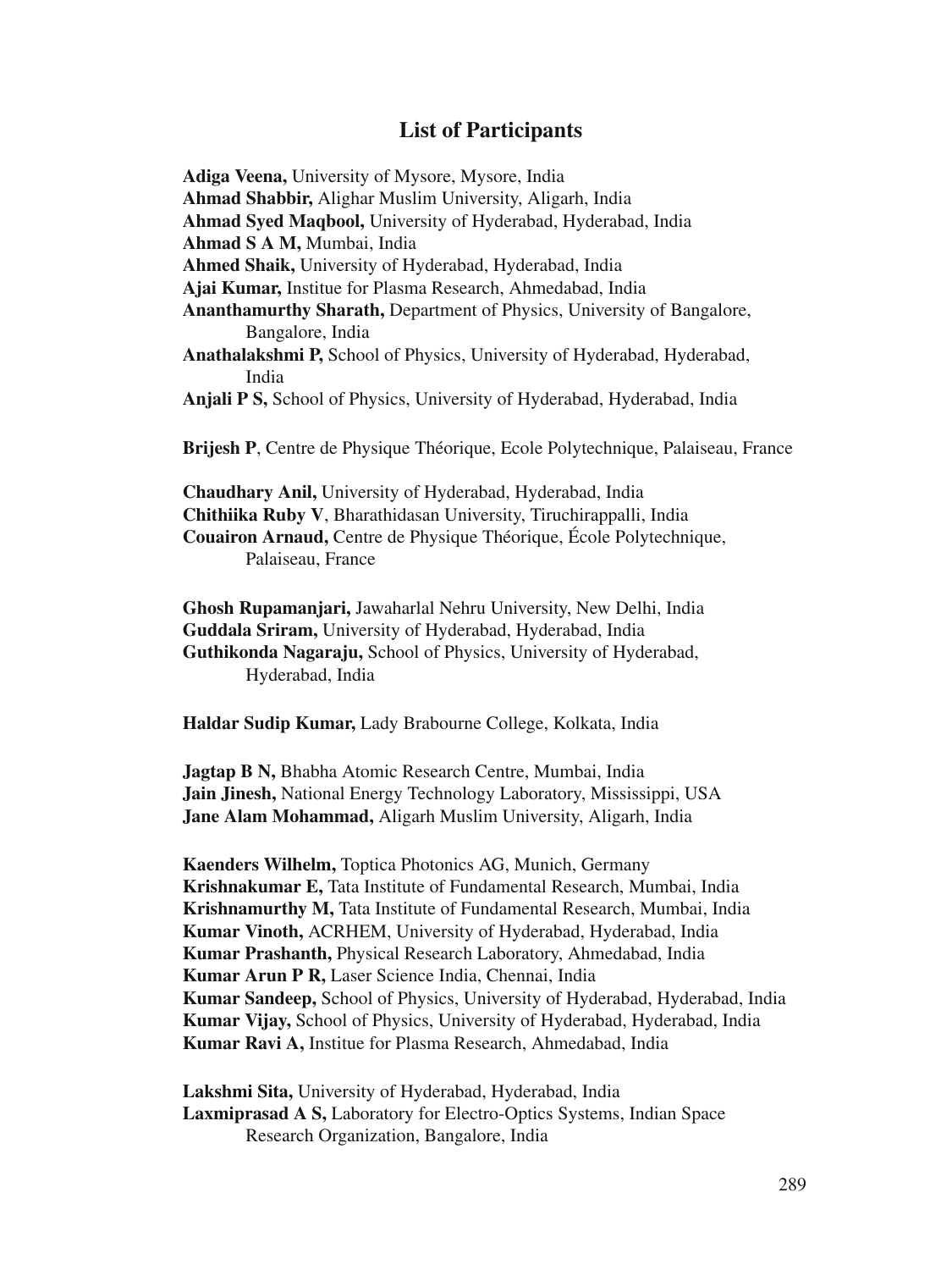## *List of participants*

**Maity Sudipta,** Tata Institute of Fundamental Research, Mumbai, India

- **Malka Victor,** Laboratoire d'Optique Appliquée, École Nationale Supérieure des Techniques, France
- **Mogurampally Naveenkumar,** School of Physics, University of Hyderabad, Hyderabad, India
- **Myakalwar Ashwin Kumar,** University of Hyderabad, Hyderabad, India

**Nageswar Rao S V S N,** School of Physics, University of Hyderabad, Hyderabad, India

- **Niraghatam Bhargava Ram,** LaserLab, Vrije Universiteit Amsterdam, The Netherlands
- **Panigrahi Prasantha,** Indian Institute for Science Education and Research, Kolkata, India

**Pathak Anand,** School of Physics, University of Hyderabad, Hyderabad, India **Prem Kiran, P** ACRHEM, University of Hyderabad, Hyderabad, India

**Ramesh B,** School of Physics, University of Hyderabad, Hyderabad, India **Rangwala Sadiqali,** Raman Research Institute, Bangalore, India **Rao Venugopal,** ACRHEM, University of Hyderabad, Hyderabad, India

**Rau A R P,** Department of Physics & Astronomy, Louisiana State University, Baton Rouge, USA

**Reddy Harshawardhan,** School of Physics, University of Hyderabad, Hyderabad, India

**Sahoo Bijaya Kumar,** Physical Research Laboratory, Ahmedabad, India **Seetharaman Amreetha,** Bharathidasan University, Tiruchirappalli, India **Shah Balkrishna,** The M.S. University of Baroda, Baroda, India **Sharma Lalita,** Indian Institute of Technology Roorkee, Roorkee, India **Singh R,** School of Physics, University of Hyderabad, Hyderabad, India **Singh Jagadish P,** Mississippi State University, Mississippi, USA **Singh R P,** Physical Research Laboratory, Ahmedabad, India **Singh Suneel,** School of Physics, University of Hyderabad, Hyderabad, India **Siva Prasad K,** School of Physics, University of Hyderabad, Hyderabad, India **Sona Chandran P,** School of Physics, University of Hyderabad, Hyderabad, India **Soorat Ram,** School of Physics, University of Hyderabad, Hyderabad, India **Sreeparvathy P C,** School of Physics, University of Hyderabad, Hyderabad, India **Sujith N S,** School of Physics, University of Hyderabad, Hyderabad, India **Suryanarayana M V,** Centre for Compositional Characterization of Materials, Hyderabad, India

**Tewari Surya P,** ACRHEM, University of Hyderabad, Hyderabad, India

**Vaddapally Rakesh Kumar,** ACRHEM, University of Hyderabad, Hyderabad, India